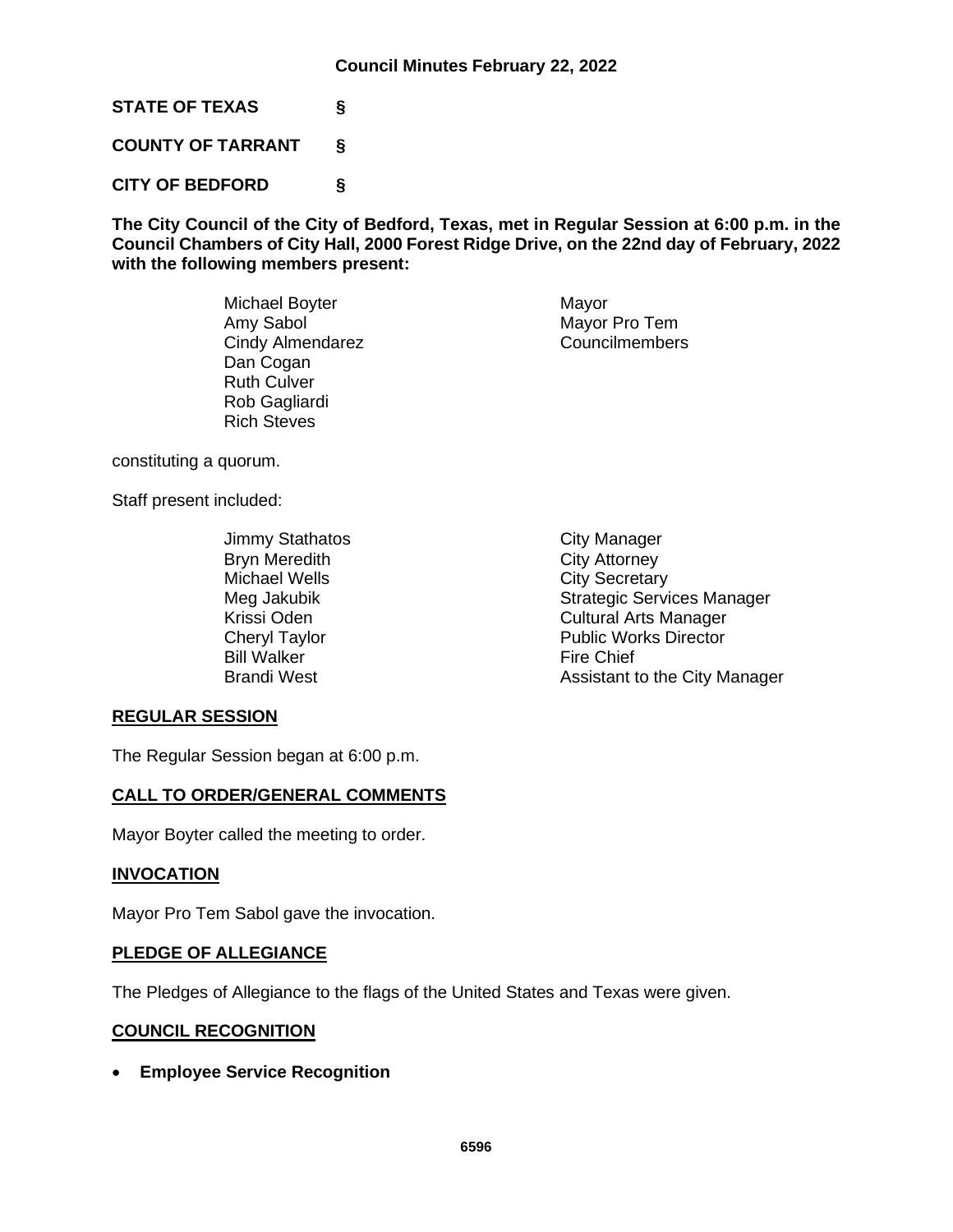## **Council Minutes February 22, 2022**

The following employee received recognition for dedicated service and commitment to the City of Bedford:

Don Henderson, Parks Division - 40 years of service

## • **Proclamation designating the City of Bedford as a Purple Heart City.**

Mayor Boyter read a proclamation designating the City of Bedford as a Purple Heart City. Commander Robert Vasquez, Past Department Commander Gus Wittschack, and other members of Chapter 1513 of The Military Order of the Purple Heart accepted the proclamation.

### **PRESENTATIONS**

#### • **First Quarter Financial Report.**

Strategic Services Manager Meg Jakubik presented a financial report on the first quarter of the City's fiscal year. She presented information on the General Fund, including a comparison of actual, budgeted, and projected revenues and expenditures, which included strong sales tax collections and a one-time purchase for a property purchase. She discussed a change in accounting procedures that caused differences in the figures from years past. She presented a comparison of revenues and expenditures from Fiscal Year 2021 and 2022 and discussed salary dollars for public safety that were budgeted using funds from the Coronavirus Aid, Relief, and Economic Security Act. She presented information on the Water and Sewer Fund, including threeyear histories of revenue and expenditures, and stated there were no rate increases during the year. She presented information on other funds, including Tourism, which showed expenses for improvements to the Old Bedford School; Stormwater, stating the rate increase approved by Council went into effect in January; and the Street Improvement Economic Development Corporation (SIEDC)

In response to questions from Council, Ms. Jakubik confirmed that there are no hotels delinquent on their hotel/motel taxes. She stated that some of the expenditures in the Administrative Services Non-Departmental line item are for one-time early year payments, including insurance, legal services, as well as higher initial payments for the City's trunk radios. A large portion of the City Council expenditures is the payment to the Northeast Transportation Service. There was discussion on the 16.51 percent increase in sales tax revenue.

#### **OPEN FORUM**

Nobody signed up to speak during Open Forum.

## **CONSIDER APPROVAL OF ITEMS BY CONSENT**

City Manager Jimmy Stathatos presented an overview of the items on the consent agenda.

Motioned by Councilmember Gagliardi, seconded by Mayor Pro Tem Sabol, to approve the following items by consent:1, 2, 3 and 4.

Motion approved 7-0-0. Mayor Boyter declared the motion carried.

- **1. Consider approval of the following City Council minutes:**
	- **a) January 27, 2022 town hall meeting**
	- **b) February 8, 2022 regular meeting**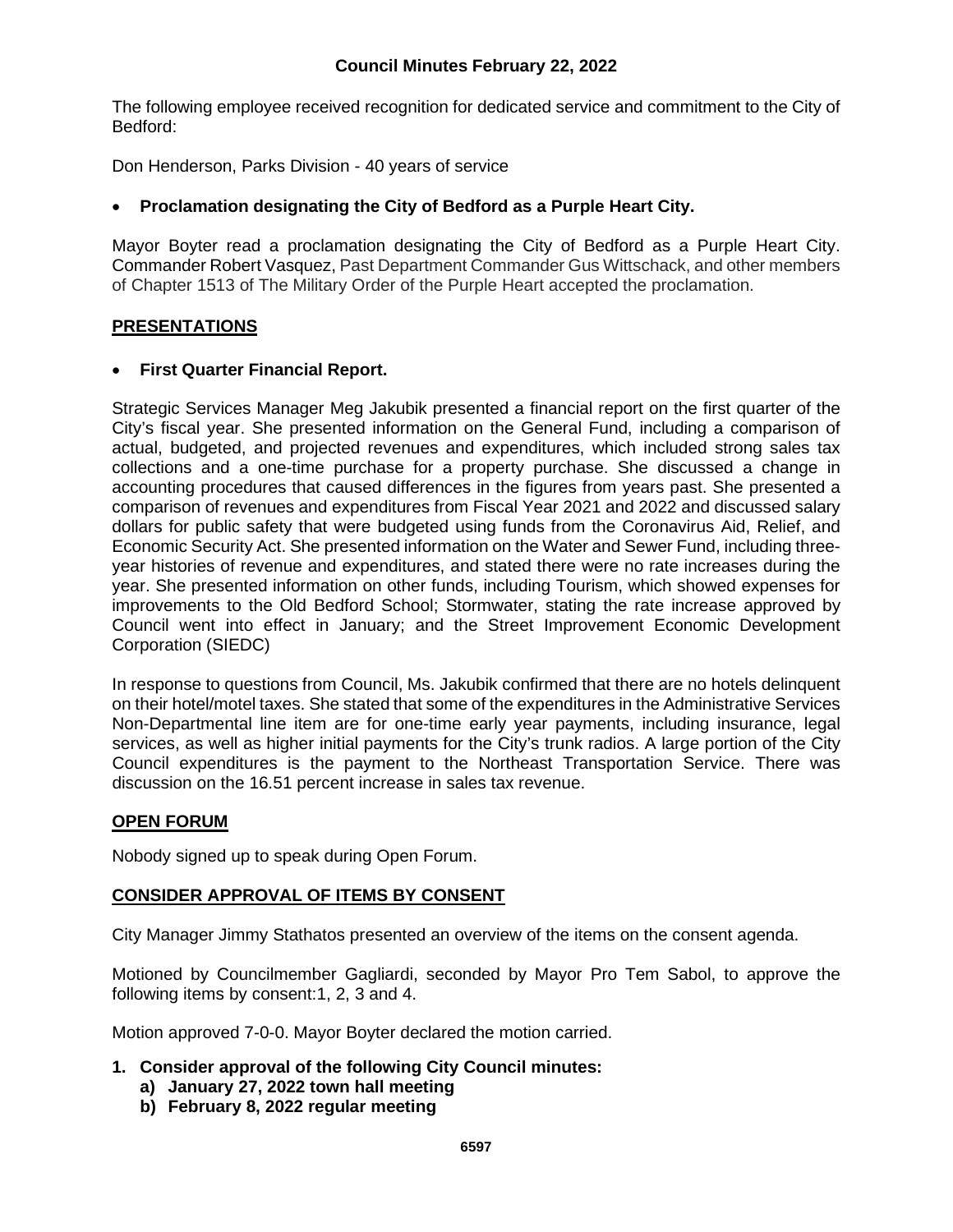This item was approved by consent.

**2. Consider a resolution authorizing the City Manager to purchase expendable medical supplies from the following medical supply companies, in an amount not to exceed \$80,000: Bound Tree Medical, Life Assist Medical, and ReCept Health Services Pharmacy.**

This item was approved by consent.

**3. Consider a resolution authorizing the City Manager to reschedule and cancel regular Council meetings in 2022.**

This item was approved by consent.

**4. Consider a resolution authorizing the City Manager to execute Change Order No. 1 with Atkins Brothers Equipment Company, Inc. in the amount of \$157,245 for the Forest Ridge 12-Inch Water Line Project (SWIFT 20-11) for the replacement of the water line in Walter Street.**

This item was approved by consent.

# **PERSONS TO BE HEARD**

- **5. The following individual has requested to speak to the Council tonight under Persons to be Heard:**
	- **a) Pam Cochrane, Arts DFW – requests to present Arts DFW grants to four Bedford organizations.**

Pam Cochrane, President, Arts DFW – Ms. Cochrane stated the purpose of Arts DFW is to raise money for the visual and performing arts. She introduced board members of the organization, including Mayor Pro Tem Amy Sabol, Cindy Shepard from the Hurst City Council, Laura Bladen, Tom Jacobsen, Barbara Waters, Yvonne Garcia, and Jolene Webster. She stated they managed to survive Covid–19 and had to be creative to start programs online. They managed to raise \$10,000 for their grant program, which was awarded to seven groups, four of which are in Bedford. She presented the awards as follows: ONSTAGE in Bedford, represented by Mike Winters; The Regal Chorale, represented by Mike Monier; Art This Week, represented by Richard Serrano; and the Trinity Arts Guild.

# **NEW BUSINESS**

## **6. Consider a resolution adopting a City of Bedford Public Art Policy.**

Cultural Arts Manager Krissi Oden presented information regarding this item. She stated the City does not currently have a policy, which is important as a guide in creating a public arts program, and as the City has more art contests and acquires public art pieces. She discussed the policy's intent, purpose, and overarching goals, including to create places within spaces which become sites for contemplation, engagement, celebration, and awareness. She stated the policy further provides transparency to residents on what the City is doing with public art, and how art pieces are selected either through a contest or acquisition. She described the three types of art contests, including open invitational, limited invitational, and third-party partnerships, as well as the selection process by a subcommittee of the Cultural Commission and staff.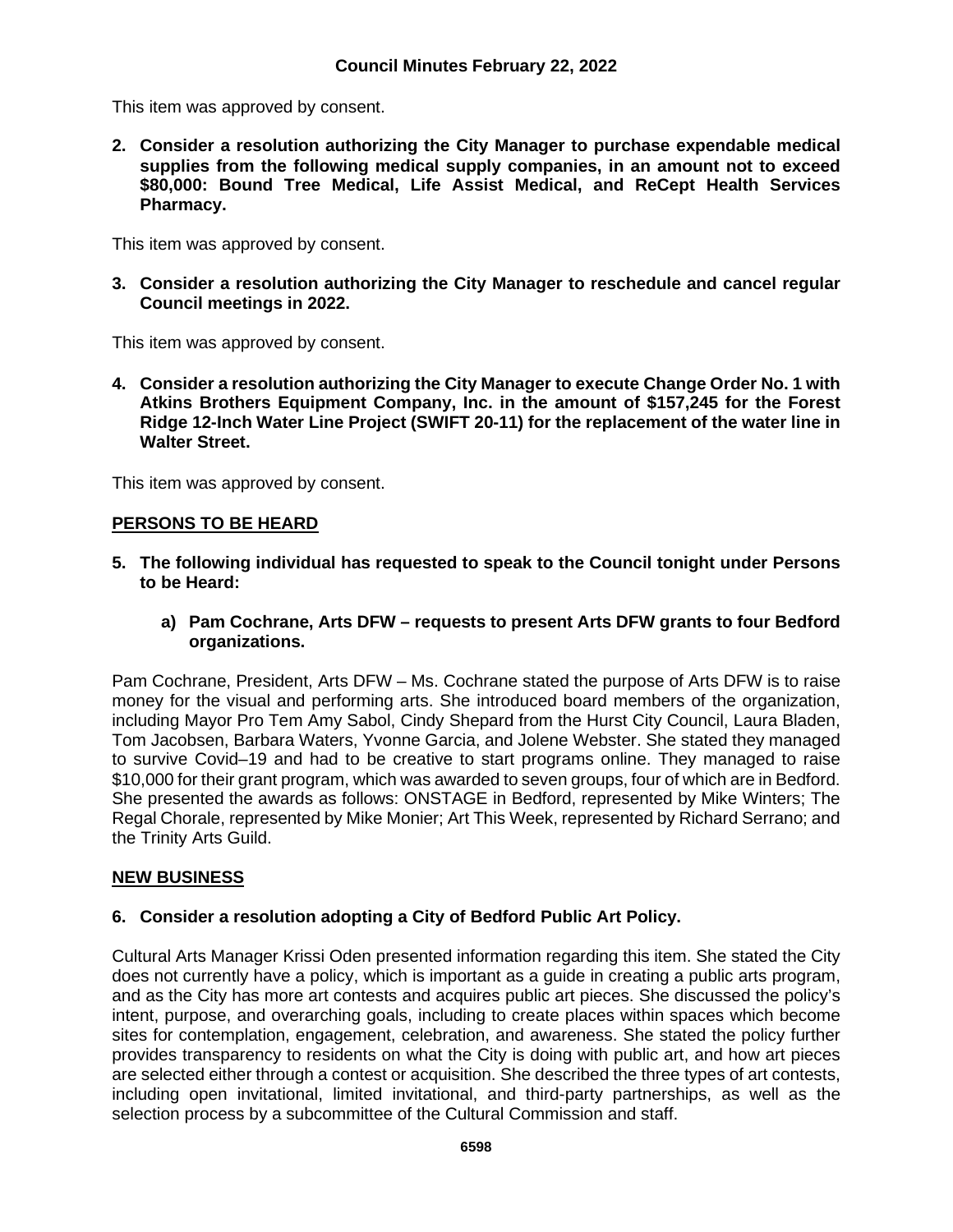In response to questions from Council, Ms. Oden stated that an agreement with an artist becomes null and void if there are significant changes between the submitted design and what was delivered. There would be detailed contracts with artists, as well as deposits and benchmark check-ins. There was discussion regarding intellectual property, including ensuring that the artists be made fully aware that they sign the agreement, they are licensing the art piece to the City. Ms. Oden discussed the vetting process for artists, including the submittal of resumes and examples of their works, as well as calling references. There was discussion on opening the selection process to all residents and the expertise and background in the arts of the people on the selection subcommittee. Ms. Oden stated a plan for the arts is in the process of being established. There was discussion regarding the crosswalks and signal boxes; a theme for the City, including motorcycles as a possibility; murals; cultural arts events; determining the City's main festival; establishing a strong Cultural Commission; opportunities to get feedback from the community, including specific surveys and questions included in the recent community survey; and the purpose of the policy.

Motioned by Mayor Pro Tem Sabol, seconded by Councilmember Cogan, to approve a resolution adopting a City of Bedford Public Art Policy

Motion approved 7-0-0. Mayor Boyter declared the motion carried.

# **7. Mayor/Council Member Reports**

Mayor Boyter reported on upcoming events, including Coffee with a Cop at McDonald's on February 23; the Outdoor Movie Date Night at the Old Bedford School on March 4; and a Spring Fling Family Dance on March 11 at the Old Bedford School.

## **8. City Manager/Staff Reports**

City Manager Jimmy Stathatos thanked everybody who attended the townhall meeting on the Performing Arts Center. He stated staff continues to gather feedback to present to the City Council to determine the next steps for the project. Staff is working on a frequently asked questions webpage from the YMCA townhall meeting. He reported that a murder mystery dinner will be held the upcoming weekend.

## **9. Take any action necessary as a result of the Executive Session.**

Executive Session was not held.

## **ADJOURNMENT**

Mayor Boyter adjourned the meeting at 7:00 p.m.

Michael Boyter, Mayor

\_\_\_\_\_\_\_\_\_\_\_\_\_\_\_\_\_\_\_\_\_\_\_\_\_\_\_\_\_\_\_\_\_

ATTEST: